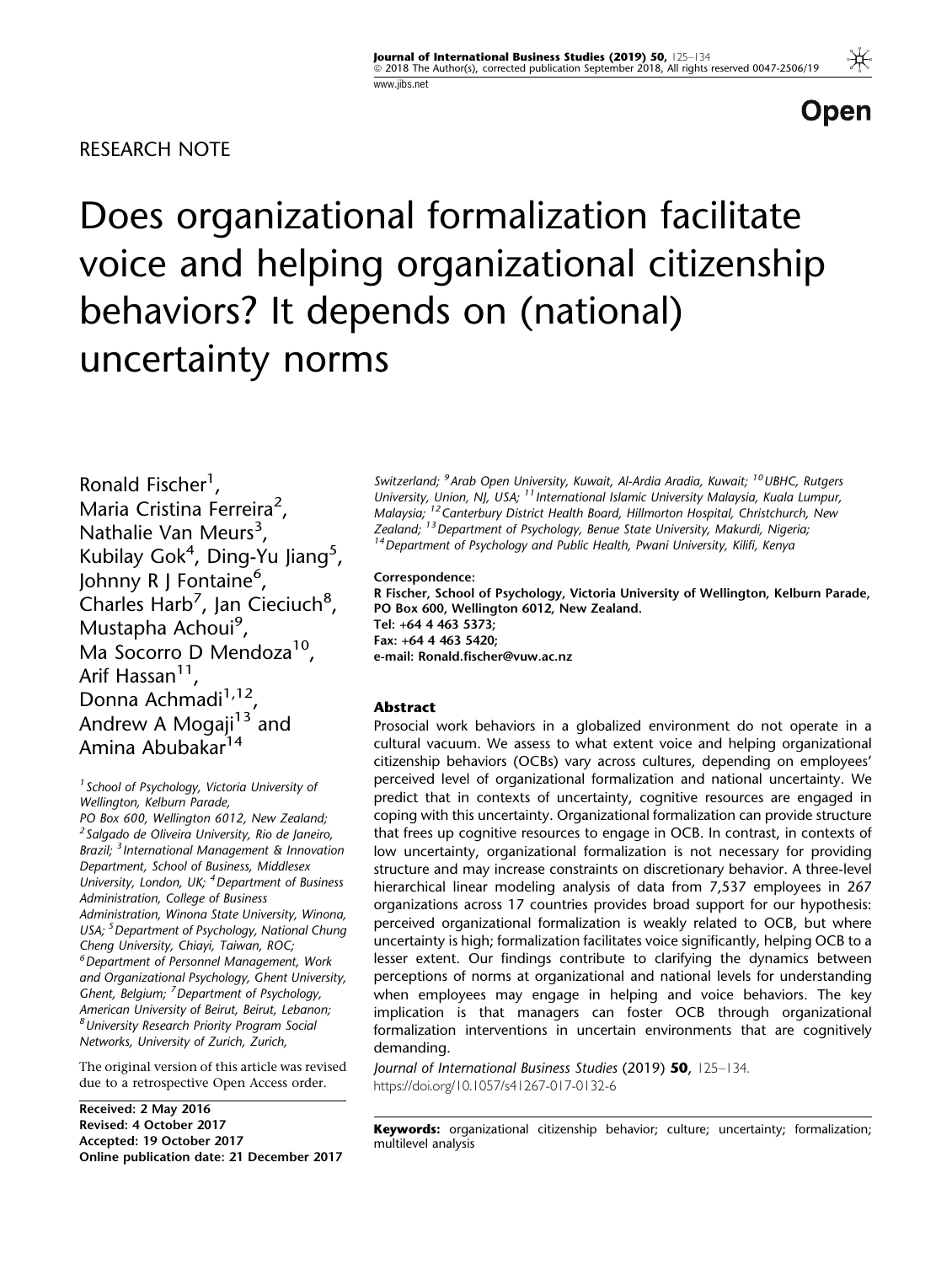#### INTRODUCTION

Organizational citizenship behavior (OCB) is central for the survival of modern businesses (Organ, Podsakoff, & MacKenzie, [2006](#page-7-0)). Voice and helping behaviors are two types of OCB (Van Dyne & LePine, [1998](#page-8-0)) that allow for more efficient and smooth functioning of the organization and more innovation and creativity (Organ et al., [2006\)](#page-7-0). Helping is defined as proactive interpersonal behavior directed towards others that strengthens existing relationships (Van Dyne, Cummings, & Parks, [1995;](#page-8-0) Tröster & van Knippenberg, [2012\)](#page-8-0). Voice behavior involves speaking up with suggestions for change, challenging work routines that hinder effectiveness, and acting on one's own initiative to make changes to one's own task routines. OCB is essential for organizations to thrive, but they can be risky for individuals (especially voice, due to its potentially challenging nature), and therefore only flourish in certain contexts.

Compared with the wealth of research on individual-level predictors of OCB, such as motivation and personality, there has been less exploration of organizational and national-level predictors of OCB (Carpenter, Berry, & Houston, [2014](#page-6-0); Eatough, Chang, Miloslavic, & Johnson, [2011\)](#page-7-0). This relative neglect is problematic, because the contribution of organizational factors may be contingent on the larger context, making one-size-fits-all recommendations inappropriate for international businesses (Beugelsdijk, Kostova, & Roth, [2017;](#page-6-0) Clark, Li, & Shepherd [2017;](#page-7-0) Mahajan & Toh, [2017](#page-7-0); Tsui, Nifadkar, & Ou, [2007](#page-8-0)). Understanding the interaction of contextual variables at organizational level and in a cultural context at the national level for facilitating OCB is important for business (Smith, Peterson, & Thomas, [2008](#page-7-0); Tröster & van Knippenberg, [2012;](#page-8-0) Tsui et al., [2007](#page-8-0)). Our objective is to examine the joint influence of organizational formalization and national uncertainty on OCB to deepen our understanding of when and how culture matters for international business (Kirkman, Lowe, & Gibson, [2017;](#page-7-0) Beugelsdijk et al., [2017\)](#page-6-0).

Uncertainty negatively affects work behavior at multiple levels of analysis (Cheng & Chan, [2008;](#page-6-0) Eatough et al., [2011](#page-7-0); Griffin, Guedhami, Kwok, Li, & Shao, [2017\)](#page-7-0). Discretionary behaviors such as OCB require cognitive resources and higher levels of cognitive control: uncertainty is cognitively taxing and reduces both feelings of control and the ability of individuals to pay attention to discretionary behaviors (e.g., Eatough et al., [2011;](#page-7-0) Paas, van Gog, & Sweller [2010](#page-7-0); Qian, Cao, & Takeuchi, [2013](#page-7-0); Shin, Taylor, & Seo, [2012](#page-7-0)). Uncertainty is a powerful motivator to engage in coping behavior to re-establish certainty, but this motivation may interfere with discretionary work behaviors (van den Bos & Lind, [2002](#page-8-0)). People prefer certainty about how to behave and what to expect in one's immediate and extended social and physical environment for reasons of social survival (Burns & Stalker, [1961;](#page-6-0) Hogg, [2007](#page-7-0); van den Bos & Lind, [2002](#page-8-0)) but environments differ in their overall predictability (House, Hanges, Javidan, Dorfman, & Gupta, [2004;](#page-7-0) see also Doh, Rodrigues, Saka-Helmhout, & Makhija, [2017](#page-7-0)). We focus on nation-level processes that characterize perceptions of uncertainty within nations, due to institutional, political, and economic forces that shape everyday routines and practices (Beugelsdijk et al., [2017;](#page-6-0) House et al., [2004;](#page-7-0) for institutional approaches to uncertainty, see also Schubert, Baier, & Rammer, [2017;](#page-7-0) Young, Welter, & Conger, [2017\)](#page-8-0).

At the organizational level, formalization is likely to influence levels of OCB. One standard assumption in management is that increasing formalization, in the sense of rules and procedures, reduces employee freedom by prescribing and enforcing procedures and regulations about appropriate actions – constraining employees' ability to engage in discretionary behaviors and risking the alienation of employees, which is likely to decrease motivation to engage in OCB (Adler, [2012;](#page-6-0) Hirst, van Knippenberg, Chen, & Sacramento, [2011;](#page-7-0) Juillerat, [2010](#page-7-0); Organ et al., [2006](#page-7-0); Organ & Greene, [1981\)](#page-7-0). At the same time, formalization enables efficiency in production through standardizing work procedures, which helps to overcome role ambiguities and allows individuals to understand better what is expected of them (Organ & Greene, [1981\)](#page-7-0). This clarification of roles and responsibilities reduces conflict and role stress, and promotes cooperation, which in turn is likely to set conditions that facilitate OCB (Adler, [2012;](#page-6-0) Kahn, Wolfe, Quinn, & Snoek, [1964\)](#page-7-0). Therefore the empirical links between formalization and OCB have been mixed (see also Raub, [2008](#page-7-0)), suggesting that the extent to which formalization is conducive for OCB may depend on the larger context within which a business is operating (Hirst et al., [2011](#page-7-0); Jiang, Colakoglu, Lepak, Blasi, & Kruse, [2014](#page-7-0)).

Bringing the two lines of research together via perceived norms, we argue that organizational formalization has compensatory effects on OCB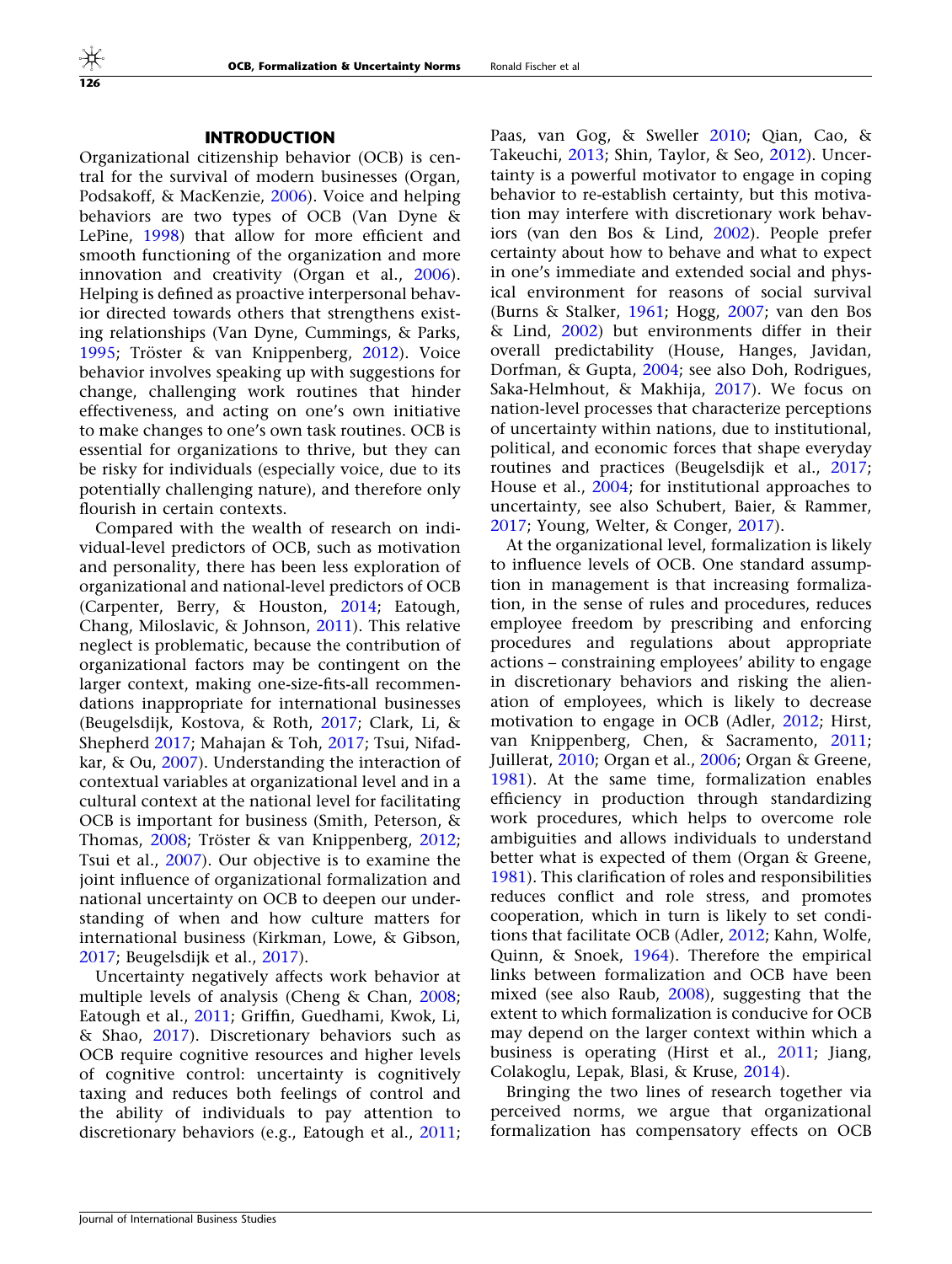(cf., Kristof, [1996\)](#page-7-0), depending on the level of national uncertainty. Importantly, we argue that perceptual representations of uncertainty and formalization are driving these effects. Normative perceptions play a crucial role for understanding how contextual features influence work behavior (Leung & Morris, [2015;](#page-7-0) Morris, Hong, Chiu, & Liu, [2015\)](#page-7-0). Employees form impressions of what people around them typically do, both within their organization and their larger national context. These perceptions then form descriptive norms that function as 'social autopilots,' allowing effort-free and tactical navigation of the social environment (Leung & Morris, [2015](#page-7-0); Morris et al., [2015](#page-7-0)).

We predict that in contexts of perceived national uncertainty, employees use their cognitive resources to cope with the perceived uncertainty and regain a sense of control, and therefore, they are unlikely to engage in discretionary behaviors that require additional cognitive demands. OCB is therefore reduced due to limited levels of available cognitive resources. In these environments, perceived organizational formalization can compensate by increasing employees' sense of control through providing structure and clarity and thereby reducing the needs of organizational members to expend cognitive resources on coping with uncertainty. Clear normative perceptions of rules and procedures ('I know what others around here do and therefore, I know what is expected of me') allow employees to rely on these norms as a form of 'social autopilot' (Morris et al., [2015\)](#page-7-0). Therefore, by freeing up cognitive resources and reducing levels of anxiety due to uncertainty, organizational formalization can facilitate higher levels of OCB in countries with high uncertainty. In contrast, when nation-level uncertainty is low, employees have sufficient cognitive resources to perform OCBs. Here, organizational formalization constrains members to engage in discretionary behavior and decreases degrees of freedom. Therefore, formalization reduces levels of OCB (see Kahn et al., [1964\)](#page-7-0).

In summary, we propose that organizational and cultural context interact across levels in facilitating OCB (Jiang et al., [2014](#page-7-0)). We hypothesize that perceived formalization is positively associated with both voice and helping behavior in nations with higher perceived uncertainty, whereas these relationships are weakened or negative in nations with higher perceived certainty.

#### METHODS

#### Sample

We sampled 7,537 employees from 267 organizations (average  $N = 27.7$ ) in 17 countries recruited through professional networks with the aim of achieving a cross-section of locally relevant and representative organizations. Given the diversity of industries and business forms globally, we explicitly decided not to sample match organizations, as this would result in locally unrepresentative samples. We targeted medium and large local organizations that represent typical employers in the particular region of the nation (see Table [1\)](#page-3-0). We controlled for demographic and organizational variables, and we found that they do not change any of the main findings reported (Descriptive statistics are presented in Table [2\)](#page-3-0).

#### Measures

#### Dependent Variables

For OCB, we used five voice items and seven helping items from Van Dyne and LePine [\(1998](#page-8-0)). The answers were recorded on a scale ranging from 1 (Strongly disagree) to 7 (Strongly agree). Reliability overall was good (voice:  $\alpha = .89$ ; helping:  $\alpha = .91$ ). Self-report measures of OCB have been found to provide valid estimates of OCB effects (Carpenter et al., [2014\)](#page-6-0). We conducted a series of pilot studies with employees in the UK, US, Germany, Turkey, Argentina, Brazil, Malaysia, and NZ (total  $N = 2,213$ ), which suggested that voice and helping scales captured behaviors that (a) are important for businesses, (b) are empirically distinct and provide non-redundant information, and (c) show better validity and reliability across the cultural samples studied compared to other instruments measuring OCB (Podsakoff, MacKenzie, Moorman, & Fetter, [1990](#page-7-0)) or in-role versus extrarole behavior (William & Anderson, [1991](#page-8-0); further details about our pilot studies testing the helping and voice constructs across cultural samples are included in the online supplementary material for this article).

#### Independent Variables

For perceived organizational formalization, we adapted five formalization items (Fischer et al., [2014\)](#page-7-0) from the Competing Value Framework of Organizational Culture (Cameron & Quinn, [1999](#page-6-0)) that captures central elements of formalization (Fry & Slocum, [1984\)](#page-7-0). An example item is: ''The jobs are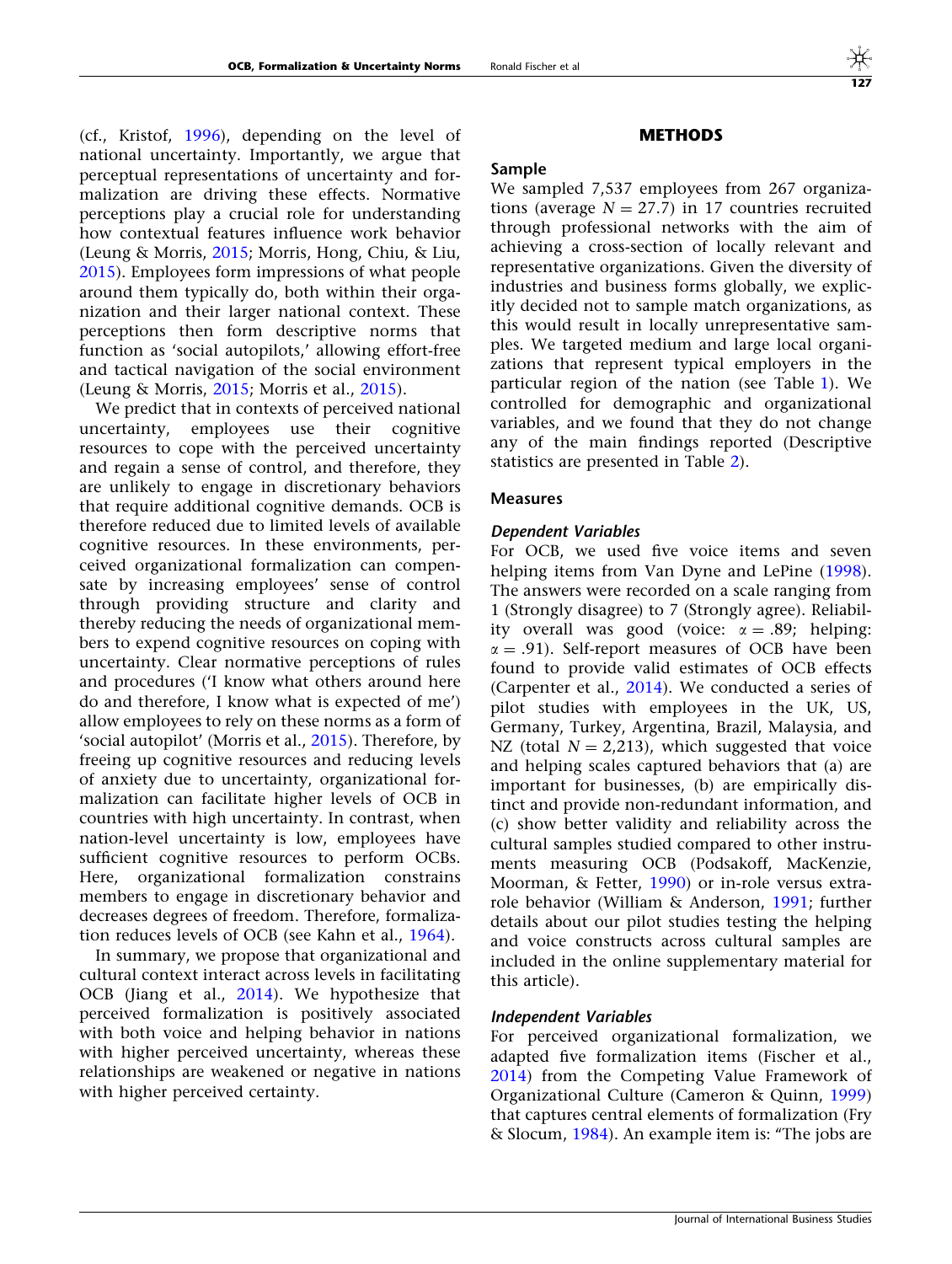|              | N    | Age  | Age (SD) | % Male | % Managers | Uncertainty | Formalization | Voice | Helping |
|--------------|------|------|----------|--------|------------|-------------|---------------|-------|---------|
| Belgium      | 222  | 36.5 | 10.90    | 60.20  | 15.80      | 2.37        | 4.77          | 5.08  | 5.22    |
| Brazil       | 794  | 34.6 | 18.00    | 51.00  | 9.60       | 3.44        | 4.60          | 5.49  | 5.74    |
| Canada       | 664  | 38.4 | 12.50    | 46.50  | 21.70      | 2.58        | 4.61          | 5.30  | 5.51    |
| Egypt        | 98   | 31.4 | 8.10     | 44.60  | 18.40      | 3.61        | 4.23          | 5.47  | 5.91    |
| Indonesia    | 214  | 34.9 | 9.80     | 61.50  | 26.20      | 3.03        | 4.88          | 5.23  | 5.45    |
| Kenya        | 427  | 34.2 | 9.10     | 53.00  | 24.10      | 3.20        | 4.82          | 5.08  | 5.26    |
| Lebanon      | 478  | 33.2 | 9.70     | 51.80  | 14.90      | 3.52        | 4.60          | 5.24  | 5.39    |
| Malaysia     | 220  | 33.5 | 7.70     | 41.70  | 36.80      | 2.90        | 4.91          | 5.12  | 5.31    |
| NZ.          | 1546 | 35.6 | 12.20    | 52.60  | 20.10      | 2.80        | 4.75          | 5.22  | 5.39    |
| Nigeria      | 35   | 31.6 | 5.70     | 90.60  | 37.10      | 2.78        | 5.24          | 5.30  | 5.30    |
| Philippines  | 694  | 35.9 | 9.50     | 53.70  | 31.80      | 2.98        | 5.00          | 5.37  | 5.54    |
| Poland       | 893  | 33.8 | 10.70    | 39.70  | 6.80       | 2.86        | 4.59          | 4.85  | 5.22    |
| Saudi Arabia | 286  | 32.1 | 7.90     | 86.00  | 10.10      | 3.13        | 4.48          | 5.30  | 5.59    |
| Taiwan       | 423  | 32.3 | 7.80     | 55.30  | 7.10       | 3.06        | 4.51          | 4.81  | 5.07    |
| Turkey       | 316  | 36.5 | 8.50     | 49.60  | 7.00       | 3.37        | 4.79          | 5.11  | 5.31    |
| <b>UAE</b>   | 32   | 36.6 | 8.90     | 56.30  | 34.40      | 2.91        | 4.58          | 5.37  | 5.57    |
| UK           | 195  | 45.2 | 9.70     | 32.80  | NA         | 2.81        | 4.58          | 5.40  | 5.63    |

<span id="page-3-0"></span>Table 1 Sample information and nation-level variable means

Table 2 Descriptive statistics

|                  | Mean  | SD    | Voice                    | Helping                  | Age     | Manager | Formalization | Employee support |
|------------------|-------|-------|--------------------------|--------------------------|---------|---------|---------------|------------------|
| Voice            | 5.20  | 1.21  | $\overline{\phantom{0}}$ |                          |         |         |               |                  |
| Helping          | 5.43  | 1.11  | .72*                     | $\overline{\phantom{0}}$ |         |         |               |                  |
| Age              | 35.18 | 11.69 | $.12*$                   | $.09*$                   | -       |         |               |                  |
| Manager          | 0.17  | 0.38  | $.11*$                   | $.07*$                   | $.12*$  | -       |               |                  |
| Formalization    | 4.69  | 0.43  | .09*                     | $.09*$                   | $.03*$  | $.06*$  |               |                  |
| Employee support | 4.45  | 0.61  | $.17*$                   | $.17*$                   | .04*    | $.11*$  | $.44*$        |                  |
| Uncertainty      | 2.99  | 0.30  | .05*                     | .06*                     | $-.09*$ | $-.06*$ | $-.08*$       | $-.22*$          |

Note:  $* p < .05$ .

Formalization and employee support are disaggregated from the organizational to the individual level; certainty is disaggregated from the nation level to the individual level.

performed according to previously defined procedures.'' Perceived norms were measured on a scale ranging from "never" (1) to "always" (7). Cronbach's alpha was adequate (total sample:  $\alpha = .78$ ). The intraclass correlation (ICC) for formalization at the organization level was .10 (.12 for organizational support, a control variable discussed below), and the average agreement  $r_{wg}$  (James, Demaree, & Wolf, [1984\)](#page-7-0) for formalization within organizations was .92 (.90 for organizational support); both indicators justify aggregation to the organization level. Multilevel fit between individual and organizational level (constraining loadings to be equal) was acceptable:  $\chi^2$  (82) = 908.31,  $p < .0001$ , CFI = .94,  $TLI = .94$ , RMSEA =  $.042$ , SRMR<sub>within</sub> =  $.042$ ,  $SRMR<sub>between</sub> = .083.$ 

For perceived uncertainty, we adopted four items measuring normative perceptions of nation-level uncertainty (Sully de Luque & Javidan, [2004\)](#page-7-0), with an example item being: ''Most people lead highly structured lives with few unexpected events'' measured on five-point scales (reversed scored, 1 "very typical" to 5 "not at all typical"). These items are phrased in terms of observable behaviors, therefore, allowing us to capture perceptions of descriptive norms using a referent-shift consensus model (Chan, [1998\)](#page-6-0). Higher scores indicate more uncertainty. Reliability at the nation level was .87, showing acceptable measurement properties at the intended theoretical level. The average ICC(1) was .054, justifying aggregation. A multilevel confirmatory factor analysis (CFA) testing metric invariance across levels demonstrated acceptable fit:  $\chi^2$  (12) = 695.42,  $p < .0001$ , CFI = .95, TLI = .92, RMSEA = .025,  $SRMR_{within} = .018$ ,  $SRMR_{between} = .074$ . Hence, the structure fits well at both levels.

All variables were translated using an expert committee approach with adjudicators (Harkness, Pennell, &, Schoua-Glusberg, [2004\)](#page-7-0). A simultaneous confirmatory factor analysis including all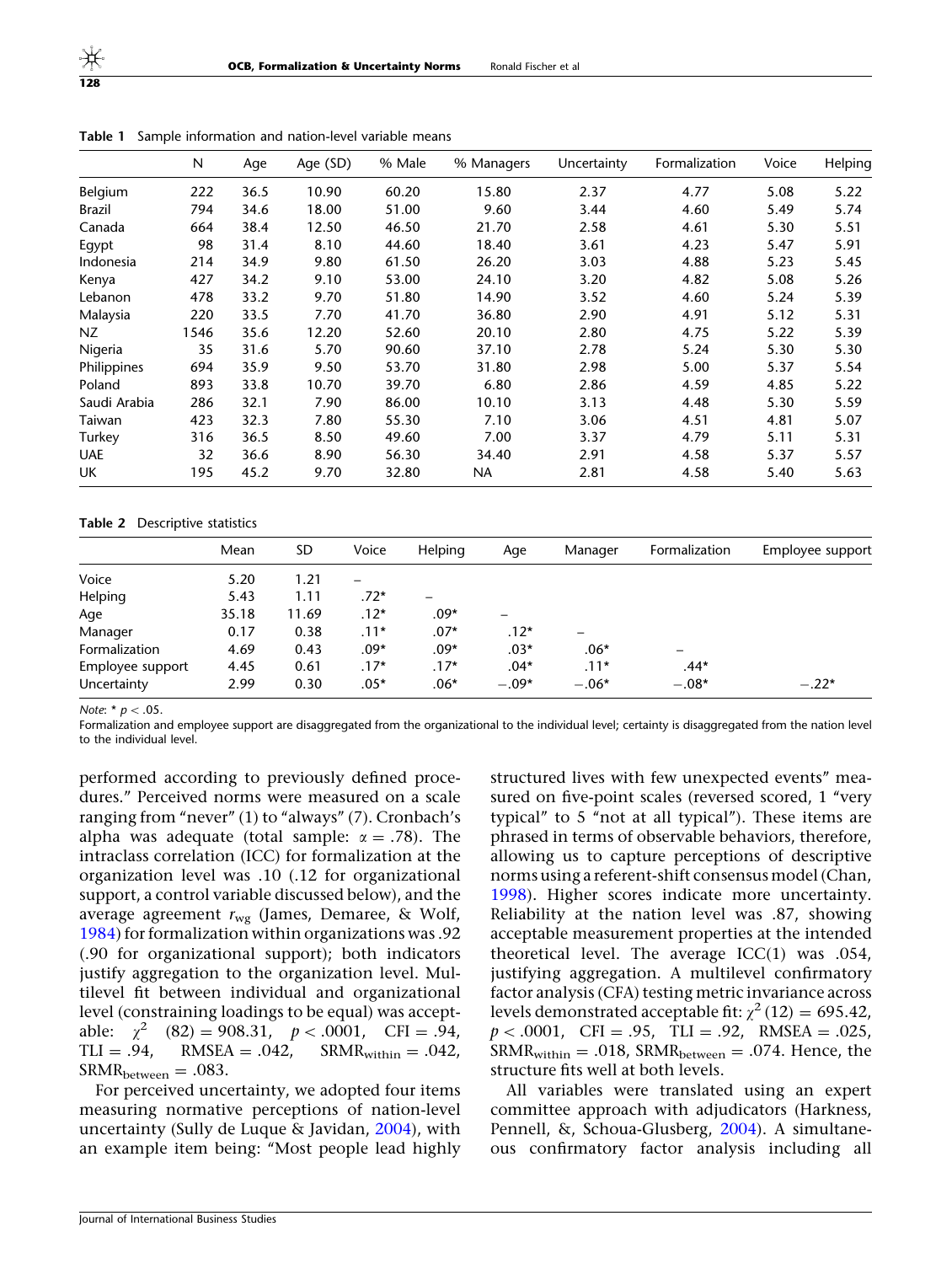measures showed good fit:  $\chi^2$  (289) = 4057.19,  $p < .0001$ , CFI = .96, TLI = .95, RMSEA = .044,  $SRMR = .033$ . Testing cross-cultural measurement invariance, we found acceptable fit for configural invariance:  $y^2$  (4913) = 12,628,  $p < .0001$ . invariance:  $\gamma^2$  (4913) = 12,628,  $p < .0001$ ,  $CFI = .91$ , RMSEA =  $.063$ ; and metric invariance:  $\chi^2$  (5249) = 13,493,  $p < .0001$ , CFI = .91, RMSEA =  $.063$ ,  $\Delta$ CFI =  $.006$ ,  $\Delta$ RMSEA =  $.000$ .

#### Control Variables

In order to isolate the effect of formalization on OCB in the context of (un)certainty, we conducted an array of sensitivity tests to analyze the effect of control variables at the individual, organizational, and national level. For further information on these sensitivity tests, please see the online supplementary material for this article.

At the individual level, we controlled for age and managerial position, because these variables correlated with OCB in previous studies (e.g., Carpenter et al., [2014](#page-6-0); O'Driscoll & Roche, [2015](#page-7-0)). No gender differences were found, and therefore gender is not included in our models.

At the organizational level, organization-based support (from leaders, co-workers, general perceptions of support) is one of the strongest predictors of OCB, exceeding other theoretically important predictors such as personality and leadership perceptions (Carpenter et al., [2014](#page-6-0)), and one of the most effective organization-level facilitators of voice behavior specifically (Chiaburu, Lorinkova, & Van Dyne, [2013\)](#page-7-0). Controlling for broad organizational support as one of the empirically strongest predictors of OCB makes our analyses conservative. We measured organizational support with six items (Fischer et al., [2014,](#page-7-0) for example: "employees are supported by their superiors''). We also controlled for industry, comparing primary, retail and sales, finance, and education with a residual category.

At the nation level, we controlled for economic development using Gross National Income (GNI) per Capita adjusted for Purchasing Power Parity. We also controlled for power distance, which refers to the extent to which cultures are hierarchically differentiated, and is conceptually related to formalization (Lee & Antonakis, [2014\)](#page-7-0): more hierarchical cultures rely more on formalized rules and authority (Huang & Van de Vliert, [2003](#page-7-0)). It is important to control for power distance to differentiate uncertainty management dynamics from cultural socialization effects (individuals prefer formalization because they are socialized into a hierarchical system). We created a composite score,

averaging Hofstede's [\(1980](#page-7-0)) and GLOBE's (House et al., [2004\)](#page-7-0) power distance scores with Schwartz's [\(2006](#page-7-0)) Hierarchy index. This index showed good validity and reliability (see Supplementary Material for more information).

#### Analytical Strategy

We used a three-level model in HLM6.01 (Raudenbush & Bryk, [2002\)](#page-7-0) to predict variability in helping and voice behavior at level 1. Age as a control variable at level 1 was centered on the national mean. At level 2, we entered formalization (and organizational support as a control variable) centered on the national mean. Industry effects at level 2 were dummy-coded. At level 3, we entered grandmean centered uncertainty to examine the theoretically predicted interaction effect of uncertainty on formalization slopes. Nation-level control variables were also grand-mean centered.

Common method variance and response styles are a major concern in self-report measures (Podsakoff, MacKenzie, Lee, & Podsakoff, [2003\)](#page-7-0). To control for method variance, we randomly split our sample, with one random half used for estimating the individual-level effects (voice and helping behavior) and the other random half used for estimating the organization-level effects (formalization norms). The evaluation of organizational norms is therefore independent from the responses to the self-report behaviors, ruling out common method explanations for our pattern of findings. This method is equivalent to obtaining peer reports of the environmental context variables (organizational norms at level 2) and has been used successfully in previous research (Ostroff, Kinicki, & Clark, [2002\)](#page-7-0).

#### RESULTS

Our hypothesis predicted an interaction between perceived formalization at the organizational level and perceived uncertainty at the nation level. For voice, we found a significant effect, which explained 99.57% of the variability in slopes across countries (see Table [3](#page-5-0)). Supporting our hypothesis, the effect of formalization is stronger in contexts of higher uncertainty norms and is weaker for lower uncertainty norms (see Figure [1\)](#page-5-0). For helping behavior, the interaction was in the predicted direction, but only marginally significant  $(p=.07)$ , explaining 31.12% of the conditional variance in slopes between countries. In the supplement, we report additional analyses in which we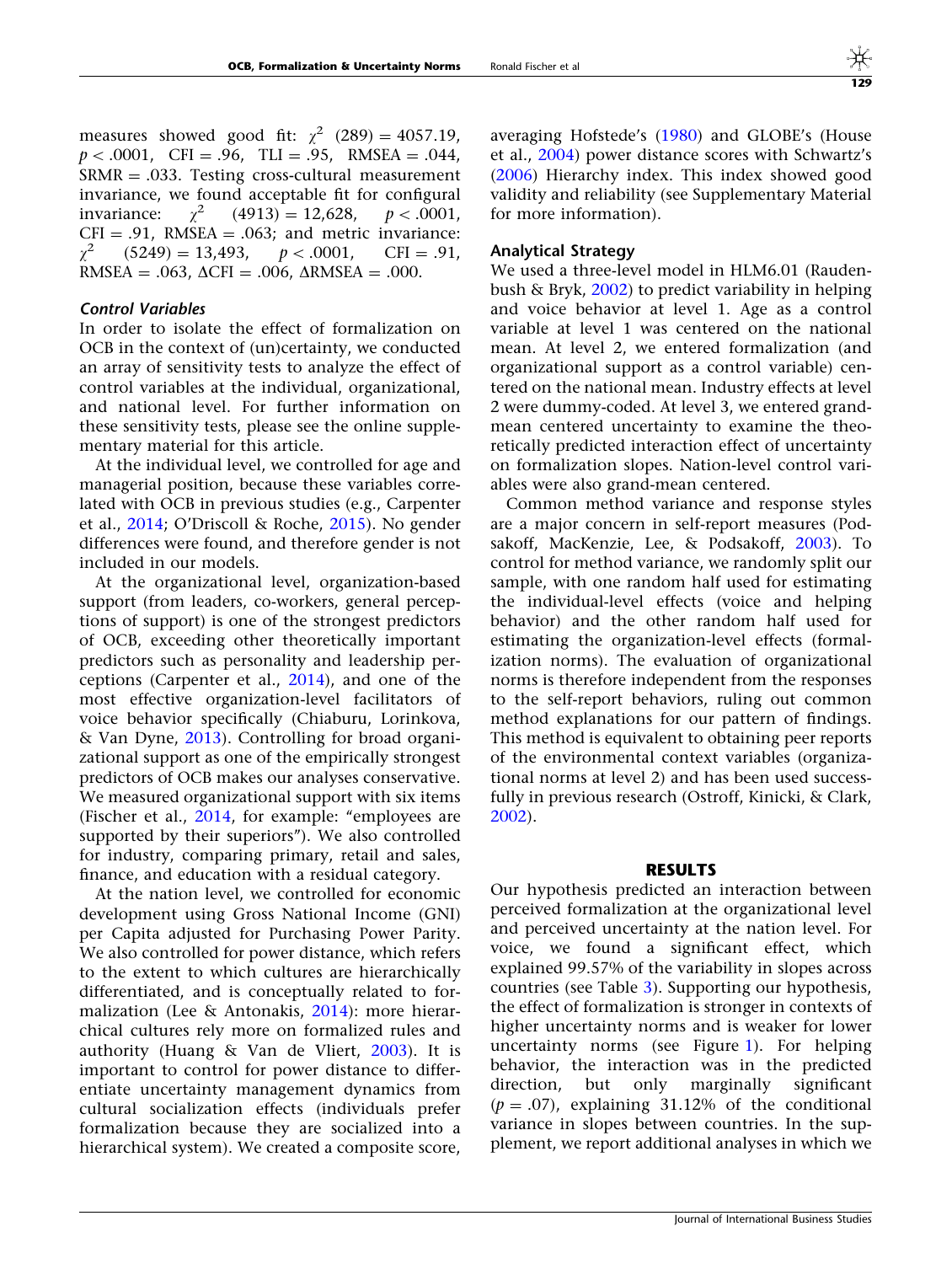<span id="page-5-0"></span>controlled for age and occupation (level 1); organizational support and dummy-coded industry effects (level 2), as well as rival explanatory variables at the nation level (wealth and power distance, level 3). For control variables, managers reported higher levels of voice behavior. Among organization-level control variables, organizational support showed a strong and positive effect on both helping and voice. Greater organizational support was associated with increased levels of OCB. Importantly, the interaction effect of uncertainty by formalization on voice remained significant when controlling for all these variables:  $\gamma_{011} = .65$ ,  $p < .001$ . The interaction effect for helping was in the predicted direction, but not significant:  $\gamma_{011} = .08$ ,  $p > .05$ .

#### **DISCUSSION**

We found that perceived organizational formalization is more strongly associated with increased voice (and also to some extent helping) OCB in highly uncertain cultural environments at the nation level. Organizations operating in uncertain macro-level environments can benefit from clearly specified rules and procedures to foster voice and helping OCB. Our research clarifies the conflicting results of both formalization and uncertainty at organizational level on OCB, when nation-level uncertainty is not being considered (Hirst et al., [2011;](#page-7-0) Mahajan & Toh, [2017](#page-7-0)). Our results contextualize previously noted negative effects of formalization (Adler, [2012;](#page-6-0) Juillerat, [2010;](#page-7-0) Organ & Greene, [1981;](#page-7-0) Organ et al., [2006\)](#page-7-0) by identifying under what circumstances such effects are subverted.

| <b>Table 3</b> Results of the three-level multilevel analysis |
|---------------------------------------------------------------|
|---------------------------------------------------------------|



Figure 1 Interaction between perceived formalization (level 2) and national uncertainty (level 3) on voice behavior (level 1).

Normative perceptions play a crucial role for understanding how contextual features influence work behavior (Leung & Morris, [2015](#page-7-0); Morris et al., [2015\)](#page-7-0). We expand previous work on antecedents of OCB by examining the interplay of perceived norms at organizational and cultural levels, adopting a poly-contextual meso-level approach (Tsui et al., [2007\)](#page-8-0). The results show that organizationlevel findings alone shed light on only part of the context of international business. Businesses operating in countries with higher uncertainty and with less stable institutional, political, and economic forces that shape everyday routines and practices (House et al., [2004\)](#page-7-0) are advised to rethink their organizational practices to provide the necessary support and structure for local employees (see also

|                                      |                           | Voice               |                  | Helping                   |                  |                  |  |
|--------------------------------------|---------------------------|---------------------|------------------|---------------------------|------------------|------------------|--|
|                                      | Random intercept<br>model | Level 2<br>model    | Level 3<br>model | Random intercept<br>model | Level 2<br>model | Level 3<br>model |  |
| Intercept $\gamma_{000}$             | $5.20**$                  | $5.20**$            | $5.20**$         | $5.44**$                  | $5.44**$         | $5.44**$         |  |
| Formalization $\gamma_{010}$         |                           | $0.17$ <sup>#</sup> | $0.19**$         |                           | $0.19**$         | $0.20**$         |  |
| Uncertainty your                     |                           |                     | 0.25             |                           |                  | $0.31^{#}$       |  |
| Formalization $\times$ uncertainty   |                           |                     | $0.70**$         |                           |                  | $0.36^{#}$       |  |
| $\gamma_{01}$<br>Variance components |                           |                     |                  |                           |                  |                  |  |
| e (level 1)                          | 1.335                     | 1.334               | 1.335            | 1.070                     | 1.069            | 1.069            |  |
| $r_0$ (level 2)                      | 0.076                     | 0.059               | 0.056            | 0.099                     | 0.089            | 0.085            |  |
| $U_{000}$ (level 3)                  | 0.031                     | 0.030               | 0.026            | 0.028                     | 0.028            | 0.022            |  |
| $u_{01}$ (level 3)                   |                           | 0.042               | 0.000            |                           | 0.014            | 0.010            |  |

Note: \*\*  $p < .01$ ; \*  $p < .05$ ; #  $p < .10$ .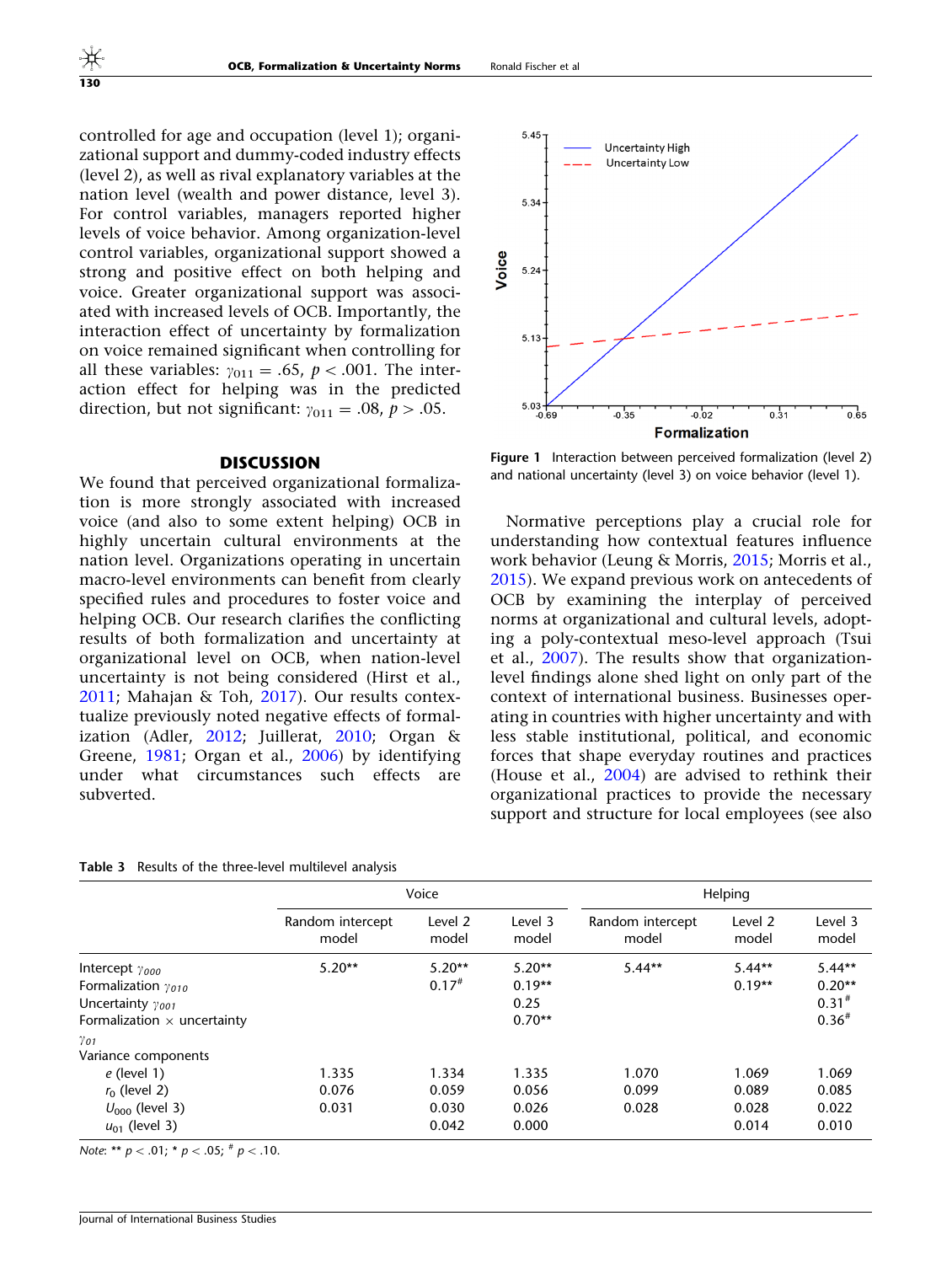<span id="page-6-0"></span>related work on institutional voids, e.g., Doh et al., [2017\)](#page-7-0). Our study provides one specific case study which demonstrates these compensatory effects on OCB. Importantly, we demonstrated that shared normative perceptions are important for statistically predicting OCB. This is an important avenue for further research as more and more businesses move into national contexts that are culturally, economically, and institutionally different from Western societies and norms vary from Western expectations.

In terms of limitations, the diversity of business and economic environments did not allow us to match organizations across cultures, which may increase the error variance at the organizational and nation level, reducing the likelihood of significant findings (Schmitt, Allik, McCrae, & Benet-Martinez, [2007\)](#page-7-0). Thus the fact that we nevertheless obtained significant results supports the robustness of the observed effects. We did not include individual difference variables in our study beyond the demographic control variables; future research could test the relative importance of organizational versus individual variables in a multilevel framework.

Perceived norms have significant managerial implications, especially for understanding differences between cultures (Morris et al., [2015\)](#page-7-0). Managers can help employees to free up energy and cognitive resources by providing clear guidelines on how to perform their work. To the extent that these formalization norms provide normative guidance without being coercive (Adler, 2012), the levels of certainty that such norms may encourage can motivate employees to help their co-workers and to come forward with ideas for improvement of work procedures. The provision of formal rules and guidelines can be particularly effective in those contexts where employees are faced with uncertainty on a daily basis. For example, if there is uncertainty about employability laws at government level (e.g., due to political changes), a company that makes a clear statement about their roles and procedures can instill trust and confidence among staff to voice their opinions. Our exploration of whether employees' voice and helping behavior are facilitated or obstructed through formalization allows for a more balanced

understanding of how and in which cultural contexts formalization creates value for organizations.

#### ACKNOWLEDGEMENTS

The research was supported by various grants by Victoria University of Wellington, New Zealand, and the School of Psychology at Victoria University of Wellington. Ronald Fischer was supported by a Marie-Curie Cofund Senior Fellowship while resident at the Aarhus Institute of Advanced Studies, Denmark. The work of Jan Cieciuch was supported by Grant 2011/01/D/HS6/04077 from the Polish National Science Centre. We are grateful for comments and suggestions by Anne-Wil Harzing, Paul Griseri, Jonathan Searle, Peter Smith, Mark Peterson, Diana Boer, and Melanie Vauclair during various stages of the preparation process as well as the editor Mary Zellmer-Bruhn and three anonymous reviewers who provided constructive feedback.

**Open Access** This article is distributed under the terms of the Creative Commons Attribution 4.0 International License [\(http://](http://creativecommons.org/licenses/by/4.0/) [creativecommons.org/licenses/by/4.0/](http://creativecommons.org/licenses/by/4.0/)), which permits use, duplication, adaptation, distribution and reproduction in any medium or format, as long as you give appropriate credit to the original author(s) and the source, provide a link to the Creative Commons license and indicate if changes were made.

#### **REFERENCES**

- Adler, P. S. 2012. The ambivalence of bureaucracy: From Weber via Gouldner to Marx. Organization Science, 23: 244–266.
- Beugelsdijk, S., Kostova, T., & Roth, K. 2017. An overview of Hofstede-inspired country-level culture research in international business since 2006. Journal of International Business Studies, 48: 30–47. [https://doi.org/10.1057/s41267-016-](http://dx.doi.org/10.1057/s41267-016-0038-8) [0038-8.](http://dx.doi.org/10.1057/s41267-016-0038-8)
- Burns, T., & Stalker, G. M. 1961. The management of innovation. London: Tavistock.
- Cameron, K., & Quinn, R. 1999. Diagnosing and changing organizational culture based on the competing values framework. New York: Addison-Wesley.
- Carpenter, N. C., Berry, C. M., & Houston, L. 2014. A metaanalytic comparison of self-reported and other-reported organizational citizenship behavior. Journal of Organizational Behavior, 35: 547–574.
- Chan, D. 1998. Functional relations among constructs in the same content domain at different levels of analysis: A typology of composition models. Journal of Applied Psychology, 83: 234–246.
- Cheng, G. H.-L., & Chan, D. K.-S. 2008. Who suffers more from job insecurity? A meta-analytic review. Applied Psychology: An International Review, 57: 272–303.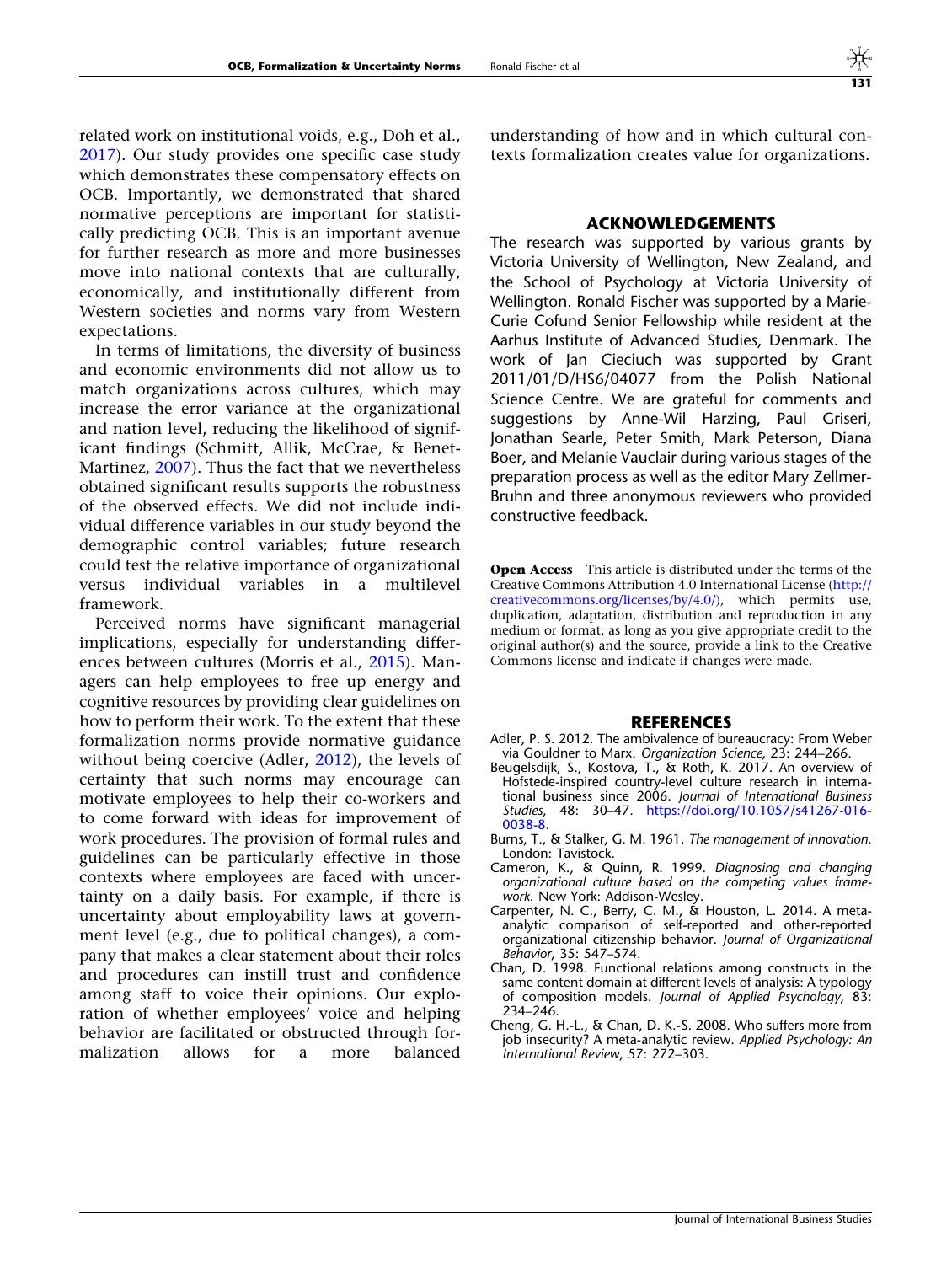<span id="page-7-0"></span>analysis of leader, co-worker, and organizational influences. Group and Organization Management, 38: 291–333. Clark, D. R., Li, D., & Shepherd, D. A. 2017. Country familiarity

- in the initial stage of foreign market selection. Journal of International Business Studies. [https://doi.org/10.1057/](http://dx.doi.org/10.1057/s41267-017-0099-3) [s41267-017-0099-3.](http://dx.doi.org/10.1057/s41267-017-0099-3)
- Doh, J., Rodrigues, S., Saka-Helmhout, A., & Makhija, M. 2017. International business responses to institutional voids. Journal of International Business Studies, 48: 293–307.
- Eatough, E. M., Chang, C. H., Miloslavic, S. A., & Johnson, R. E. 2011. Relationships of role stressors with organizational citizenship behavior: A meta-analysis. Journal of Applied Psychology, 96: 619–632.
- Fischer, R., et al. 2014. Organizational practices across cultures: An exploration in six cultural contexts. International Journal of Cross-Cultural Management, 14: 105–125.
- Fry, L. W., & Slocum, J. W. Jr. 1984. Technology, structure, and workgroup effectiveness: A test of a contingency model. Academy of Management Journal, 2: 221–246.
- Griffin, D., Guedhami, O., Kwok, C. C. Y., Li, K., & Shao, L. 2017. National culture: The missing country-level determinant of corporate governance. Journal of International Business Studies, 48: 740–762.
- Harkness, J., Pennell, B. E., & Schoua-Glusberg, A. 2004. Survey questionnaire translation and assessment. In: S. Presser et al. (Eds.), Methods for testing and evaluating survey questionnaires (pp. 453–473). Hoboken, NJ: John Wiley & Sons.
- Hirst, G., van Knippenberg, D., Chen, C. H., & Sacramento, C. A. 2011. How does bureaucracy impact individual creativity? A cross-level investigation of team contextual influences on goal orientation–creativity relationships. Academy of Management Journal, 54: 624–641.
- Hofstede, G. 1980. Culture's consequences. Beverly Hills, CA: Sage.
- Hofstede, G. H. 2001. Culture's consequences: Comparing values, behaviors, institutions and organizations across nations. Beverly Hills, CA: Sage.
- Hogg, M. A. 2007. Uncertainty–identity theory. Advances in Experimental Social Psychology, 39: 69–126.
- House, R. J., Hanges, P. J., Javidan, M., Dorfman, P. W., & Gupta, V. (Eds.) 2004. Culture, leadership and organizations: The GLOBE study of 62 societies. Thousand Oaks, CA: Sage.
- Huang, X., & Van de Vliert, E. 2003. Where intrinsic motivation fails to work: National moderators of intrinsic motivation. Journal of Organizational Behavior, 24: 159–179.
- James, L. R., Demaree, R. G., & Wolf, G. 1984. Estimating within-group interrater reliability with and without response bias. Journal of Applied Psychology, 69: 85–98.
- Jiang, Y., Colakoglu, S., Lepak, D. P., Blasi, J. R., & Kruse, D. L. 2014. Involvement work systems and operational effectiveness: Exploring the moderating effect of national power distance. Journal of International Business Studies, 46(3): 332–354.
- Juillerat, T. L. 2010. Friends, not foes? Work design and formalization in the modern work context. Journal of Organizational Behavior, 31: 216–239.
- Kahn, R. L., Wolfe, D. M., Quinn, R. P., & Snoek, J. Y. R. 1964. Organizational stress: Studies in role conflict and ambiguity. New York, NY: Wiley.
- Kirkman, B. L., Lowe, K. B., & Gibson, C. B. 2017. A retrospective on Culture's Consequences: The 35-year journey. Journal of International Business Studies, 48: 12–29.
- Kristof, A. L. 1996. Person–organization fit: An integrative review of its conceptualisations, measurement, and implications. Personnel Psychology, 49: 1–49.
- Lee Y. T., & Antonakis J. 2014. When preference is not satisfied but the individual is: How power distance affects person–job fit. Journal of Management, 40: 641–675.
- Leung, K., & Morris, M. W. 2015. Values, schemas, and norms in the culture–behavior nexus: A situated dynamics framework. Journal of International Business Studies, 46(9): 1028–1050.
- Mahajan, A., & Toh, S. M. 2017. Group cultural values and political skills: A situationist perspective on interpersonal citizenship behaviors. Journal of International Business Studies, 48: 113–121. [https://doi.org/10.1057/s41267-016-0036-x.](http://dx.doi.org/10.1057/s41267-016-0036-x)
- Morris, M. W., Hong, Y., Chiu, C., & Liu, Z. 2015. Normology: Integrating insights about social norms to understand cultural dynamics. Organizational Behavior and Human Decision Processes, 129: 1–13.
- O'Driscoll, M. P., & Roche, M. 2015. Age, organizational citizenship behaviors and counterproductive work behaviors. In N. A. Pachana (Ed.), Encyclopedia of geropsychology (pp. 1–11). Singapore: Springer.
- Organ, D. W., & Greene, C. N. 1981. The effects of formalization on professional involvement: A compensatory process approach. Administrative Science Quarterly, 26: 237–252.
- Organ, D. W., Podsakoff, P. M., & MacKenzie, S. B. 2006. Organizational citizenship behavior: Its nature, antecedents, and consequences. Thousand Oaks, CA: Sage.
- Ostroff, C., Kinicki, A. J., & Clark, M. A. 2002. Substantive and operational issues of response bias across levels of analysis: An example of climate-satisfaction relationships. Journal of Applied Psychology, 87: 355–368.
- Paas, F., van Gog, T., & Sweller, J. 2010. Cognitive load theory: New conceptualizations, specifications and integrated research perspectives. Educational Psychology Review, 22: 115–121.
- Podsakoff, P. M., MacKenzie, S. B., Moorman, R. H., & Fetter, R. 1990. Transformational leader behaviours and their effect on trust, satisfaction and organizational citizenship behaviours. Leadership Quarterly, 1: 107-142.
- Podsakoff, P. M., MacKenzie, S. B., Lee, J.-Y., & Podsakoff, N. P. 2003. Common method biases in behavioral research: A critical review of the literature and recommended remedies. Journal of Applied Psychology, 88: 879–903.
- Qian, C., Cao, Q., & Takeuchi, R. 2013. Top management team functional diversity and organizational innovation in China: The moderating effects of environment. Strategic Management Journal, 34: 110–120.
- Raub, S. 2008. Does bureaucracy kill individual initiative? The impact of structure on organizational citizenship behavior in the hospitality industry. International Journal of Hospitality Management, 27: 179–186.
- Raudenbush, S. W., & Bryk, A. S. 2002. Hierarchical linear models: Applications and data analysis methods. Thousand Oaks, CA: Sage.
- Schmitt, D. P., Allik, J., McCrae, R. R., & Benet-Martinez, V. 2007. The geographic distribution of Big Five personality traits: Patterns and profiles of human self-description across 56 nations. Journal of Cross-Cultural Psychology, 38: 173–212.
- Schubert, T., Baier, E., & Rammer, C. J. 2017. Firm capabilities, technological dynamism and the internationalisation of innovation: A behavioural approach. Journal of International Business Studies. [https://doi.org/10.1057/s41267-017-0101-0](http://dx.doi.org/10.1057/s41267-017-0101-0).
- Schwartz, S. H. 2006. A theory of cultural value orientations: Explication and applications. Comparative Sociology, 5: 136–182.
- Shin, J., Taylor, M., & Seo, M. 2012. Resources for change: The relationships of organizational inducements and psychological resilience to employees' attitudes and behaviors toward organizational change. Academy of Management Journal, 55: 727–748.
- Smith, P. B., Peterson, M., & Thomas, D. 2008. Handbook of cross-cultural management. Los Angeles, CA: Sage.
- Sully de Luque, M. F., & Javidan, M. 2004. Uncertainty avoidance. In R. J. House, P. M. Hanges, M. Javidan, P. Dorfman, & V. Gupta (Eds.), Culture, leadership and organizations: The GLOBE study of 62 societies. Thousand Oaks, CA: Sage.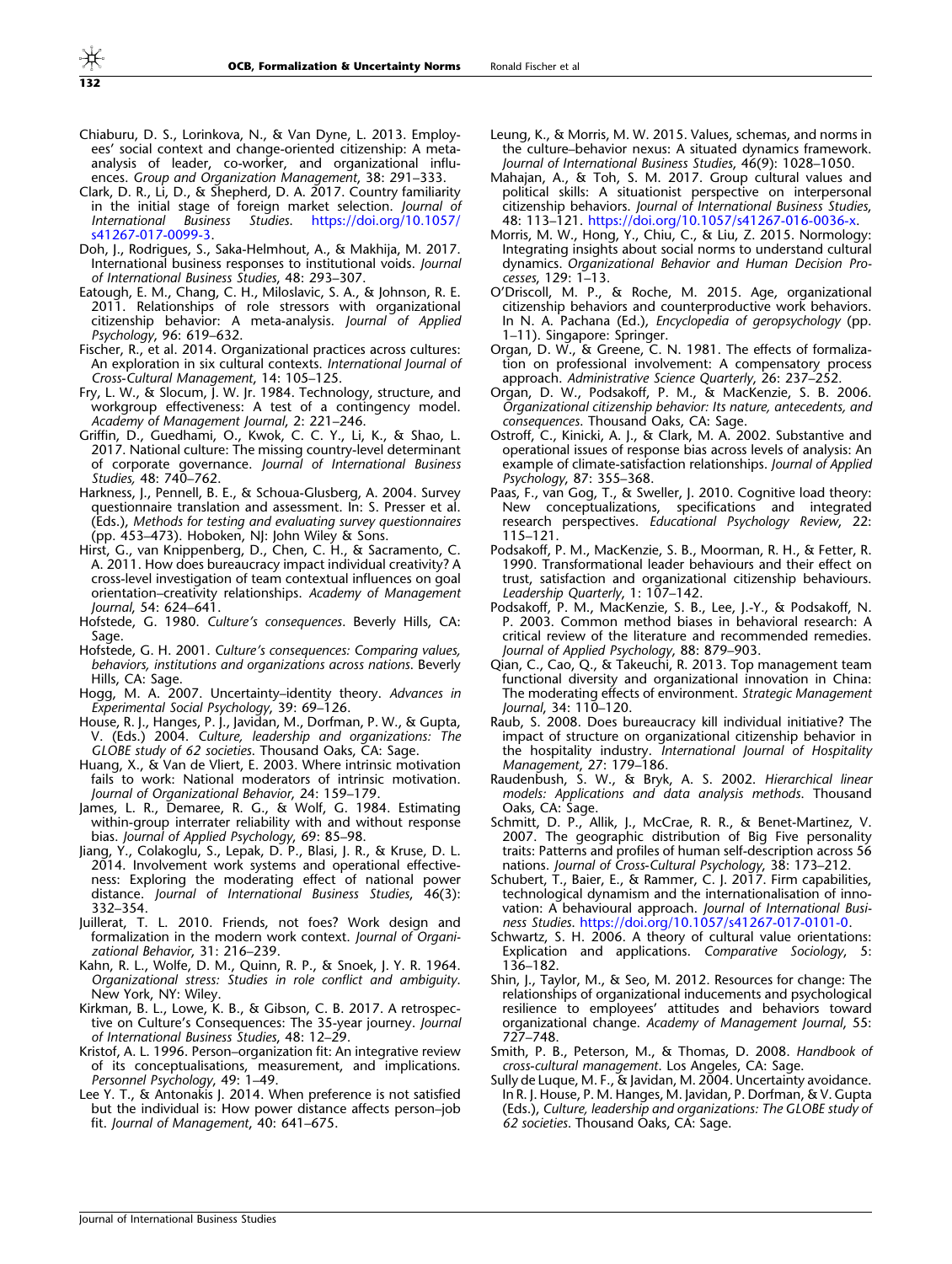- <span id="page-8-0"></span>Tsui, A. S., Nifadkar, S. S., & Ou, A. Y. 2007. Cross-national, crosscultural organizational behavior research: Advances, gaps, and recommendations. Journal of Management, 33: 426–478.
- Tröster, C., & van Knippenberg, D. 2012. Leader openness, nationality dissimilarity, and voice in multinational management teams. Journal of International Business Studies, 43: 591–613.
- van den Bos, K., & Lind, E. A. 2002. Uncertainty management by means of fairness judgments. Advances in Experimental Social Psychology, 34: 1–60.
- Van Dyne, L., Cummings, L. L., & Parks, J. 1995. Extra-role behaviors: In pursuit of construct and definitional clarity (a bridge over muddied waters). In L. L. Cummings, & B. M. Staw (Eds.), Research in organizational behavior (Vol. 17, pp. 215–285). Greenwich, CT: JAI Press.
- Van Dyne, L., & LePine, J. A. 1998. Helping and voice extra-role behaviors: Evidence of construct and predictive validity. Academy of Management Journal, 41: 108–119.
- William, L. J., & Anderson, S. E. 1991. Job satisfaction and organizational commitment as predictors of organizational citizenship and in-role behaviours. Journal of Management, 17, 601–618.
- Young, S. L., Welter, C., & Conger, M. (2017). Stability vs. flexibility: The effect of regulatory institutions on opportunity type. Journal of International Business Studies. [https://doi.org/](http://dx.doi.org/10.1057/s41267-017-0095-7) [10.1057/s41267-017-0095-7.](http://dx.doi.org/10.1057/s41267-017-0095-7)

#### ABOUT THE AUTHORS

Ronald Fischer is a Professor in Psychology at Victoria University of Wellington, New Zealand. He received his Ph.D. in Social Psychology from Sussex University, UK. His current research interests focus on the evolution of cultural differences (esp., values, personality, well-being, and social cooperation) and cultural evolution of rituals. He serves on a number of editorial boards in psychology and business and has been listed as one of the most highly cited cross-cultural psychologists.

Maria Cristina Ferreira received her Ph.D. in Psychology from Getulio Vargas Foundation in Rio de Janeiro, Brazil. She is currently a Professor of Social and Organizational Psychology at Salgado de Oliveira University, Rio de Janeiro, Brazil. Her research interests concern cross-cultural psychology, organizational psychology, and positive social psychology.

Nathalie van Meurs received her Ph.D. from the University of Sussex in England. She is a Senior Lecturer at Middlesex University Business School and a recipient of AOM 2016 and BAM 2008 Best Paper Awards. Her research interests concern cultural values, identity, and person–environment fit. She teaches courses in cross-cultural management and ethics at Middlesex University Business School. Kubilay Gok is an Assistant Professor of Management and Human Resources at Winona State University. He is the recipient of the ''Outstanding International Implications Paper Award'' from the OB Division and was one of the finalists for the Carolyn Dexter Best Paper Award at the Academy of Management in 2016. He researches ethical leadership, meaningful work, justice, and employee well-being.

Ding-Yu Jiang is a Professor of I/O Psychology at National Chung Cheng University, Taiwan. He received his Ph.D. in I/O Psychology from National Taiwan University. His research focuses on issues on employee loyalty/commitment, leadership in the Chinese context, and cross-cultural psychology and management. During 2010, he was a Fulbright Visiting Scholar at the University of Illinois at Urbana–Champaign.

Johnny R J Fontaine is an Associate Professor in the Department of Personnel Management, Work and Organizational Psychology, Ghent University, Belgium. He received his Ph.D. on the cross-cultural comparability of value assessment based on the Schwartz Value Survey from the K. U. Leuven, Belgium. His research mainly focuses on emotions, emotional intelligence, and its assessment in a cross-cultural context.

Charles Harb is a Professor of Social Psychology in the Department of Psychology of the American University of Beirut, Beirut, Lebanon. His research includes investigating sectarianism, social identities, identity motives and preferences, self-concept across cultures, and social cohesion. He is the recipient of ''Outstanding International Implications Paper Award,'' OB Division – Academy of Management in 2016.

Jan Cieciuch is a Researcher at the University Research Priority Program on Social Networks at the University of Zurich and an Associate Professor in the Institute of Psychology at the Cardinal Wyszynski University in Warsaw, Poland. His interests are applications of structural equation modeling especially in psychology, with focus on the investigation of human values and personality traits.